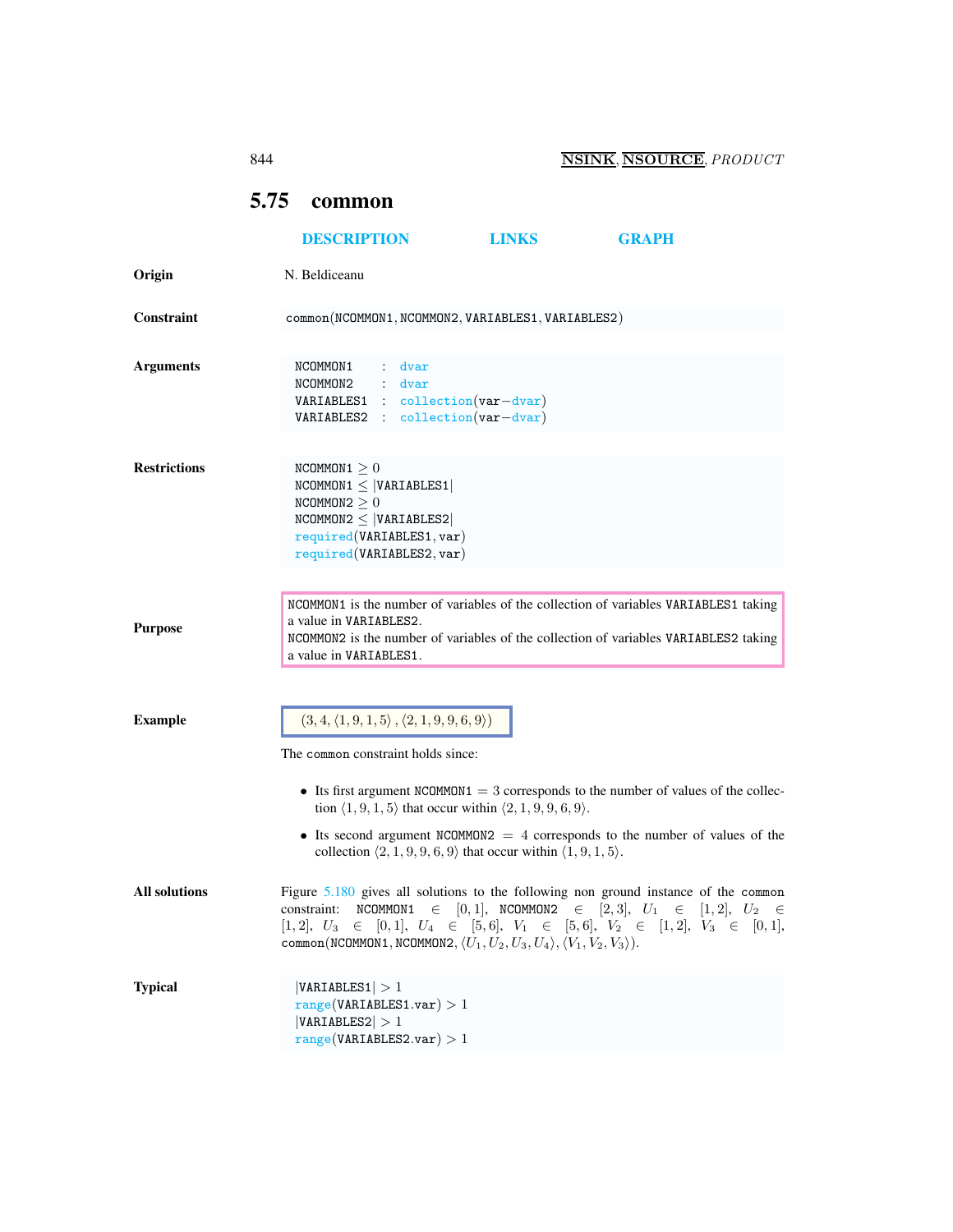

<span id="page-1-1"></span>Figure 5.180: All solutions corresponding to the non ground example of the common constraint of the All solutions slot

<span id="page-1-0"></span>

| <b>Symmetries</b> | • Arguments are permutable w.r.t.<br>permutation (NCOMMON1, NCOMMON2)<br>(VARIABLES1, VARIABLES2).                                                                                                                                   |  |  |
|-------------------|--------------------------------------------------------------------------------------------------------------------------------------------------------------------------------------------------------------------------------------|--|--|
|                   | • Items of VARIABLES1 are permutable.<br>• Items of VARIABLES2 are permutable.                                                                                                                                                       |  |  |
|                   |                                                                                                                                                                                                                                      |  |  |
|                   | Arg. properties                                                                                                                                                                                                                      |  |  |
|                   | • Functional dependency:<br>NCOMMON1<br>determined by VARIABLES1<br>and<br>VARIABLES2.                                                                                                                                               |  |  |
|                   | determined by VARIABLES1<br>• Functional dependency:<br>NCOMMON2<br>and<br>VARIABLES2.                                                                                                                                               |  |  |
| <b>Remark</b>     | It was shown in $[70]$ that, finding out whether the common constraint has a solution or not<br>is NP-hard. This was achieved by reduction from 3-SAT.                                                                               |  |  |
| See also          | common keyword: alldifferent_on_intersection, nvalue_on_intersection,<br>same_intersection(constraint on the intersection).                                                                                                          |  |  |
|                   | generalisation: common_interval(variable replaced by variable/constant),<br>replaced<br>$b$ y<br>variable<br>common_modulo(variable<br>mod<br>constant),<br>common_partition (variable <i>replaced by</i> variable $\in$ partition). |  |  |
|                   | related: among_var, roots.                                                                                                                                                                                                           |  |  |
|                   | root concept: among.                                                                                                                                                                                                                 |  |  |
|                   | $specialisation: uses (NCOMMON2= VARIABLES2 ).$                                                                                                                                                                                      |  |  |
| <b>Keywords</b>   | <b>complexity: 3-SAT.</b>                                                                                                                                                                                                            |  |  |
|                   | constraint arguments:<br>constraint between two collections of variables.<br>pure functional dependency.                                                                                                                             |  |  |
|                   | constraint type: constraint on the intersection.                                                                                                                                                                                     |  |  |
|                   | final graph structure: acyclic, bipartite, no loop.                                                                                                                                                                                  |  |  |
|                   | <b>modelling:</b> functional dependency.                                                                                                                                                                                             |  |  |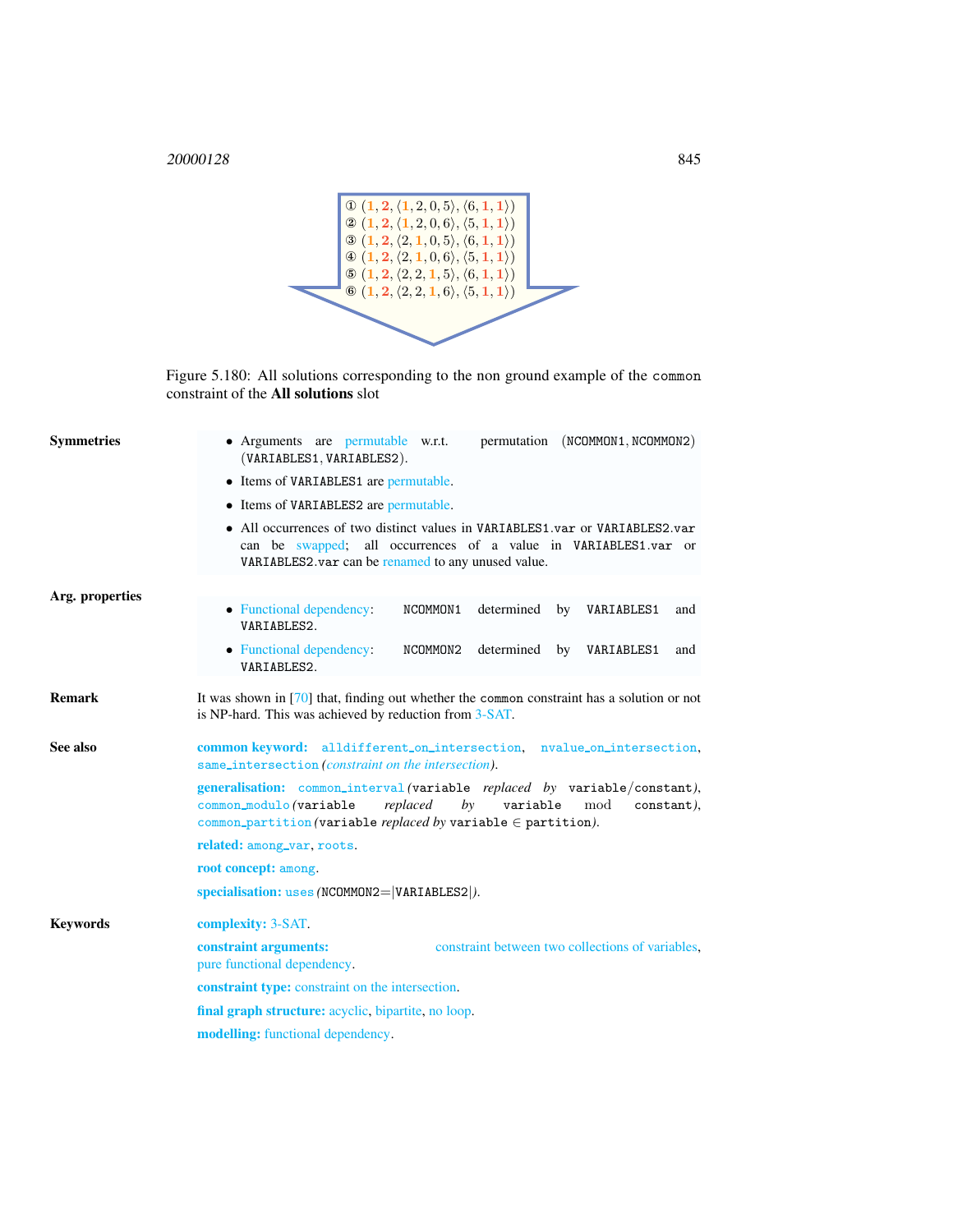<span id="page-2-0"></span>

| Arc input(s)        | VARIABLES1 VARIABLES2                                     |
|---------------------|-----------------------------------------------------------|
| Arc generator       | $PRODUCT \rightarrow collection(variables1, variables2)$  |
| Arc arity           | $\overline{2}$                                            |
| Arc constraint(s)   | $variable$ s1.var = variables2.var                        |
| Graph property(ies) | $\bullet$ NSOURCE= NCOMMON1<br>$\bullet$ NSINK = NCOMMON2 |
| <b>Graph class</b>  | $\bullet$ ACYCLIC<br>• BIPARTITE<br>$\bullet$ NO LOOP     |

Graph model Parts (A) and (B) of Figure [5.181](#page-2-1) respectively show the initial and final graph associated with the Example slot. Since we use the NSOURCE and NSINK graph properties, the source and sink vertices of the final graph are stressed with a double circle. Since the final graph has only 3 sources and 4 sinks the variables NCOMMON1 and NCOMMON2 are respectively equal to 3 and 4. Note that all the vertices corresponding to the variables that take values 5, 2 or 6 were removed from the final graph since there is no arc for which the associated equality constraint holds.



<span id="page-2-1"></span>Figure 5.181: Initial and final graph of the common constraint